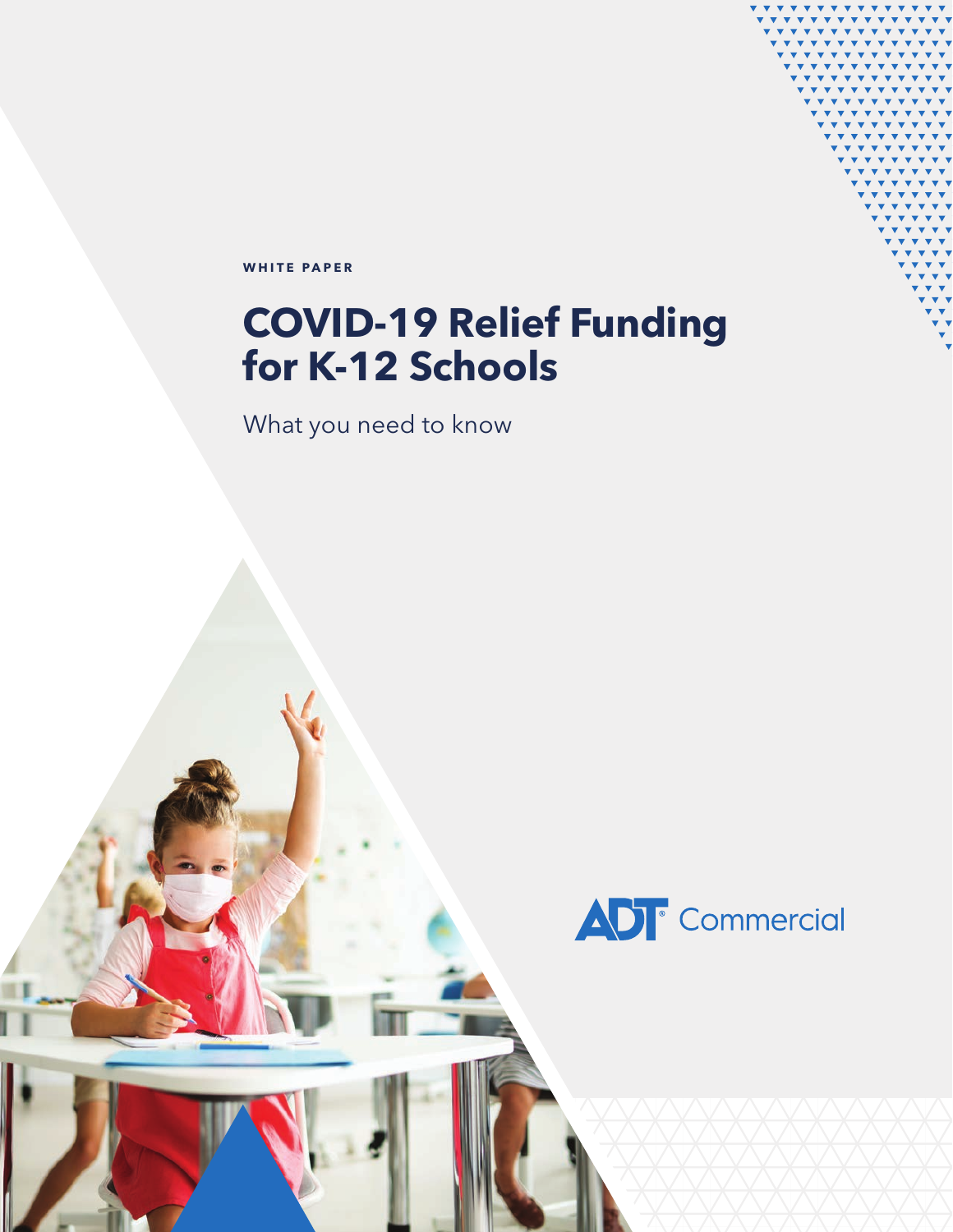

# $\frac{\blacktriangledown}{\blacktriangledown}$

### **Contents**



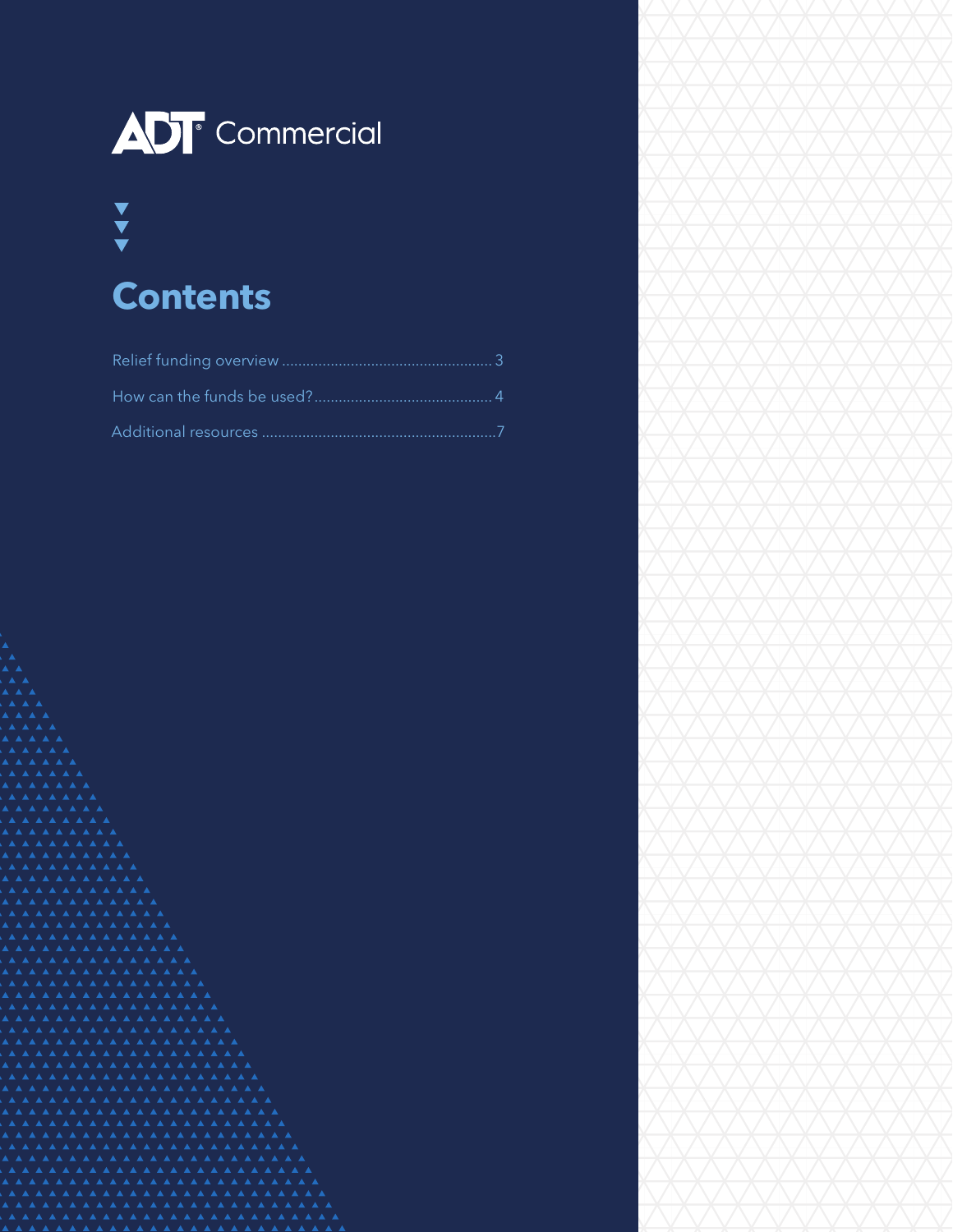## <span id="page-2-0"></span>**Relief funding overview**

With Congress passing bills allocating nearly \$300 billion in relief funding to help educational facilities across the U.S. safely reopen and return to in-person learning, it is imperative that these institutions understand what funding is available to them and what school improvement projects could potentially qualify.

Of the \$300 billion in funding, the COVID-19 rescue and relief plans dedicate approximately \$180 billion of those dollars to K-12 schools specifically for reopening their facilities and improving in-person learning experience for students to compensate for the hardship many faced during the pandemic.



**\$180 billion** dedicated to K-12

| $\blacktriangleright\blacktriangleright\blacktriangleright$ | <b>CARES Act</b> | <b>COVID Relief</b><br><b>Package</b> | <b>American</b><br><b>Rescue Plan</b> |
|-------------------------------------------------------------|------------------|---------------------------------------|---------------------------------------|
| Signed on:                                                  | March 2020       | December 2020                         | <b>March 2021</b>                     |
| <b>Total Funding</b>                                        | \$30.7 billion   | \$82 billion                          | \$168 billion                         |
| <b>K-12 Funding</b>                                         | \$13.2 billion   | \$54 billion                          | \$122 billion                         |

Unlike typical grant programs where schools or school districts must apply for funding that is subject to a lengthy review process based on academics or needs of the district before disbursement, the COVID-19 rescue and relief funds have already been allocated to each state and are available now to be spent and reported on at a later date.

For local schools, the rules still require the development of spending plans and submittal to their state education agency for approval before the money is actually spent. The proposals must include information on mitigation strategies for safe reopening and evidence-based interventions among other things.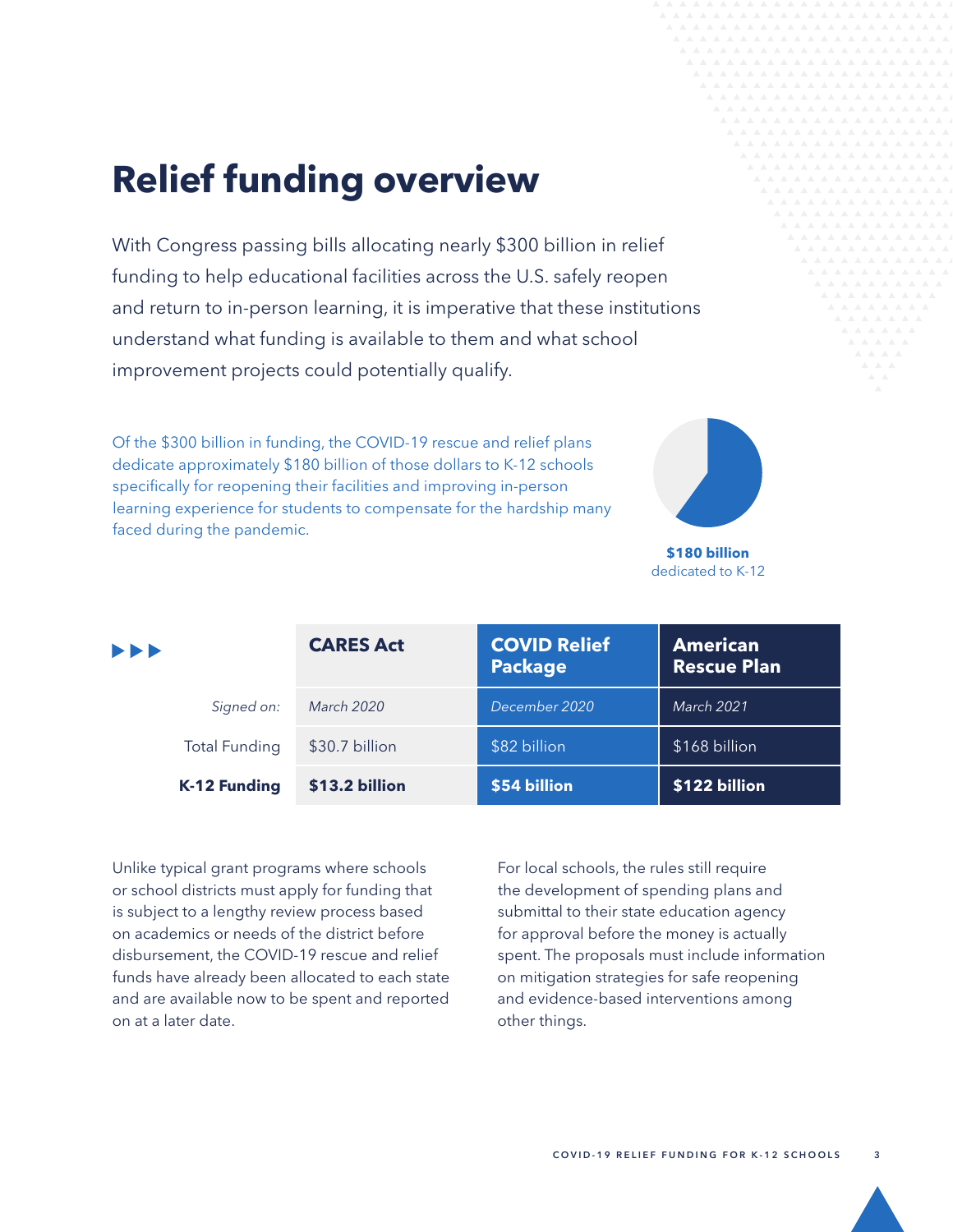### <span id="page-3-0"></span>**How can the funds be used?**

While there are not strict guidelines on how the funds may be applied, and accounting for the fact that each state is expected to set their own review process, general parameters dictate that local education agencies must reserve at least 20% to address learning loss as a result of the pandemic. This can include the implementation of evidence-based interventions such as summer learning, extended day, or comprehensive after school programs, as well as any activity authorized by the Elementary and [Secondary Education Act of 1965](https://ballotpedia.org/Elementary_and_Secondary_Education_Act_of_1965).

[https://ballotpedia.org/Elementary\\_and\\_Secondary\\_](https://ballotpedia.org/Elementary_and_Secondary_Education_Act_of_1965) [Education\\_Act\\_of\\_1965](https://ballotpedia.org/Elementary_and_Secondary_Education_Act_of_1965)

School facilities may also use a portion of the funding to initiate repairs and improvements to enable and enhance school operations to reduce the risk of virus transmission and exposure to environmental health hazards, and to support student health needs. See Sec. [2001.e.1 of the American Rescue Plan Act of](https://www.congress.gov/bill/117th-congress/house-bill/1319/text#toc-HC9CE46A721204EB081A88ACD8FB287D5)  [2021](https://www.congress.gov/bill/117th-congress/house-bill/1319/text#toc-HC9CE46A721204EB081A88ACD8FB287D5)

[https://www.congress.gov/bill/117th](https://www.congress.gov/bill/117th-congress/house-bill/1319/text#toc-HC9CE46A721204EB081A88ACD8FB287D5)[congress/house-bill/1319/text#toc-](https://www.congress.gov/bill/117th-congress/house-bill/1319/text#toc-HC9CE46A721204EB081A88ACD8FB287D5)[HC9CE46A721204EB081A88ACD8FB287D5](https://www.congress.gov/bill/117th-congress/house-bill/1319/text#toc-HC9CE46A721204EB081A88ACD8FB287D5)

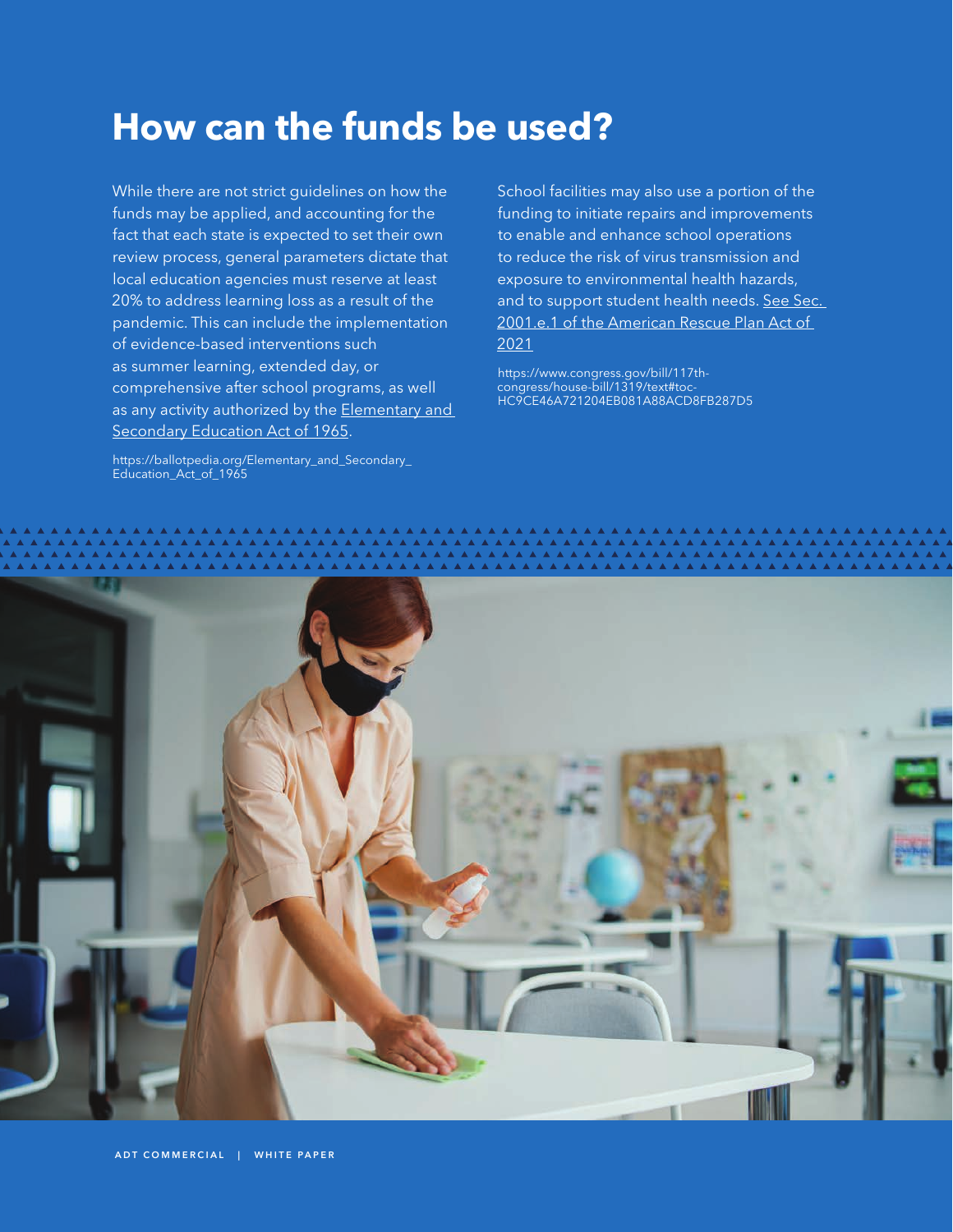#### **Leveraging relief funding to enhance safe school reopening**

There is a wide array of technologies, ranging from existing solutions re-imagined to aid in ensuring a safer learning environment to emerging systems specifically designed to address COVID-19 threats. Of particular interest for consideration at your facilities may be:

- **Contact tracing** through robust reporting functions of access control systems integrated with video systems
- **Occupancy management** to ensure proper crowd control through IP-video systems layered with analytics software
- **Traffic flow analysis** for effective administration of processes and procedures, including heat mapping analytics applied to video systems
- **Real-time visitor management** tracking by integrating visitor management software into access control solutions
- **Access control** solutions with real-time alerts and extensive reporting to restrict access to sensitive areas of the building
- Bringing an unused wing of a school into compliance with **fire and safety** codes to reopen it, and create more space for students to maintain appropriate social distancing
- **Modernizing fire safety** technologies and emergency response plans for popular communications tools and managing flow through common pathways

From Carrier webinar: [Using ESSER Funds for K-12 IAQ, Safety](https://carrier.zoom.us/rec/play/OBJH6AwL-P9T3gIOklh4YT0hA39CQ0eiWQKBKntNeSXXYnSLBEjfhqIf3gwBD8rrDPO6AvQ_45yqVvAf.K7jR1JXUgIy8tOLT?startTime=1632938468000&_x_zm_rtaid=ZcttHvtiQEiSKut8yQiMuw.1633360042611.acbefc5279f8d21a5d134fe9c022e228&_x_zm_rhtaid=874)

In addition to the direct benefits in the fight against the spread of COVID-19 that these solutions can provide, many of these technologies possess additional features that can help improve the overall operations and safety of your facilities. Depending on your facility's particular needs, these solutions may or may not fall under the scope of relief funding.

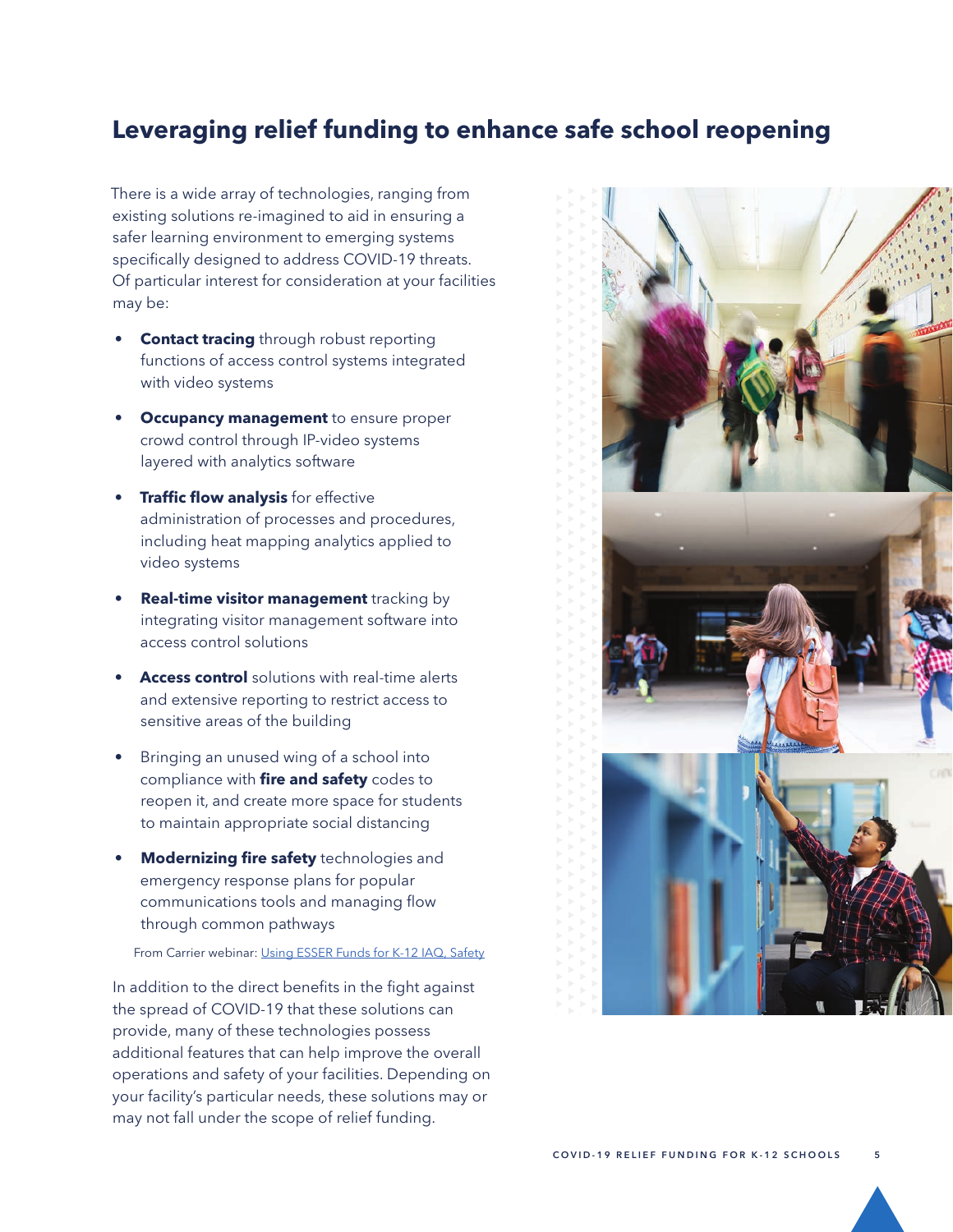#### **Solutions to consider**



#### **Access control and video management solutions**

- Powerful access control solutions and robust video management systems can play a significant role in helping to keep staff and students safe. These valuable combinations can help you effectively manage and understand:
	- » Building occupancy levels and muster status
	- » Staff, student and visitor tracking
	- » Visitor management
	- » Social distance monitoring
	- » Overall security of your facility
- Movement tracking and mapping
	- » Access control systems can help manage where individuals are within a building and while on campus, tracking their movements throughout the day. Coupled with mapping tools and specialized software, you can:
		- Receive alerts when occupancy of an area within the building exceeds capacity such as auditoriums, classrooms or cafeterias
		- Provide tracking data to identify an infected individual's movement throughout the campus or their exposure to others
		- Receive comprehensive reports
		- Provide visual documentation of events when tied to video systems



#### **Mass notification systems**

• Mass notification systems allow you to communicate any perceived risks with distinctive sounds and voice instructions to help alert your staff and students to incidents or threats and outline exactly what to do. Voice evacuation paging can help you to provide even more information.



#### **Physical security of networks to enhance cybersecurity**

• Security-only networks are separate from your school's main network and are specifically designed to host security systems at your locations to help protect sensitive student information. Your ISP circuit can be provided by ADT Commercial and centrally managed by our premier systems analysts at the National Operations Center. Network monitoring includes change requests for approved network devices, as well as switching and security, ISP monitoring, reporting, and auditing services for Meraki devices.

For a complete list of offerings from ADT Commercial, visit [adtcommercial.com](https://www.adt.com/commercial).

#### **[VISIT OUR WEBSITE](https://www.adt.com/commercial/k-12-education)**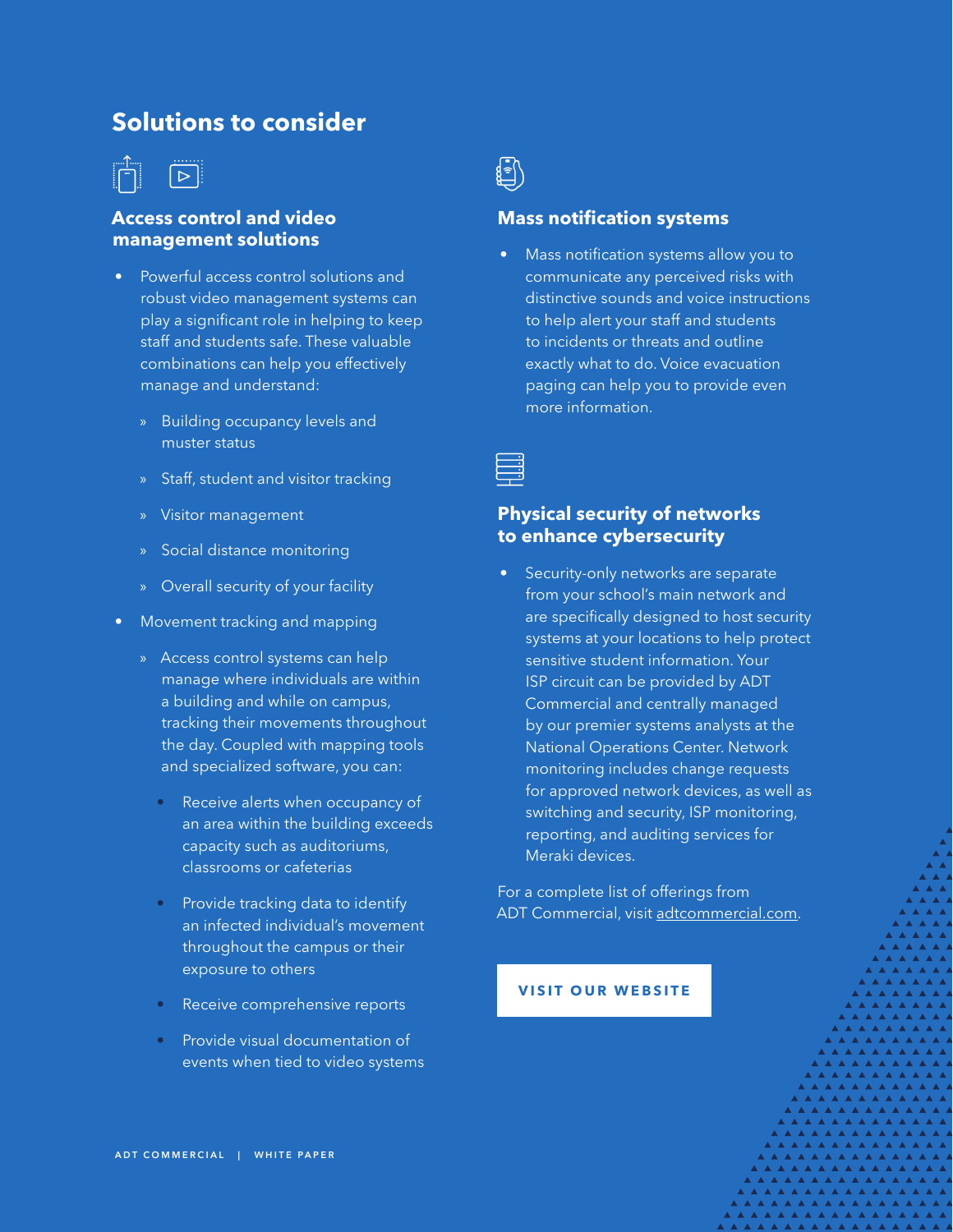### <span id="page-6-0"></span>**Additional resources available to interpret the legislation**

Navigating the different relief plans may, at times, prove to be daunting so additional resources are available to help you better understand the various requirements and opportunities.



The **U. S. Department of Treasury** provides a comprehensive overview of the COVID-19 Economic Relief programs available.

<https://home.treasury.gov/policy-issues/coronavirus>



The **Security Industry Association** has compiled a list of resources, including applicable technology to help curtail the spread of the virus and a guide on state and local COVID-19 programs and stimulus package summary reports.

<https://www.securityindustry.org/coronavirus-resources/>



To help guide spending, **FutureEd** has published FAQs, laying out the rules for states to review local plans for spending the ARP money and other relief aid that will flow to school districts.

[https://www.future-ed.org/what-congressional-covid-funding-means](https://www.future-ed.org/what-congressional-covid-funding-means-for-k-12-schools/)[for-k-12-schools/](https://www.future-ed.org/what-congressional-covid-funding-means-for-k-12-schools/)



The **U.S. Department of Education's Office of Elementary and Secondary Education** has created a website dedicated to tracking, collecting and disseminating data related to the ESF managed by the department.

<https://oese.ed.gov/offices/education-stabilization-fund/>